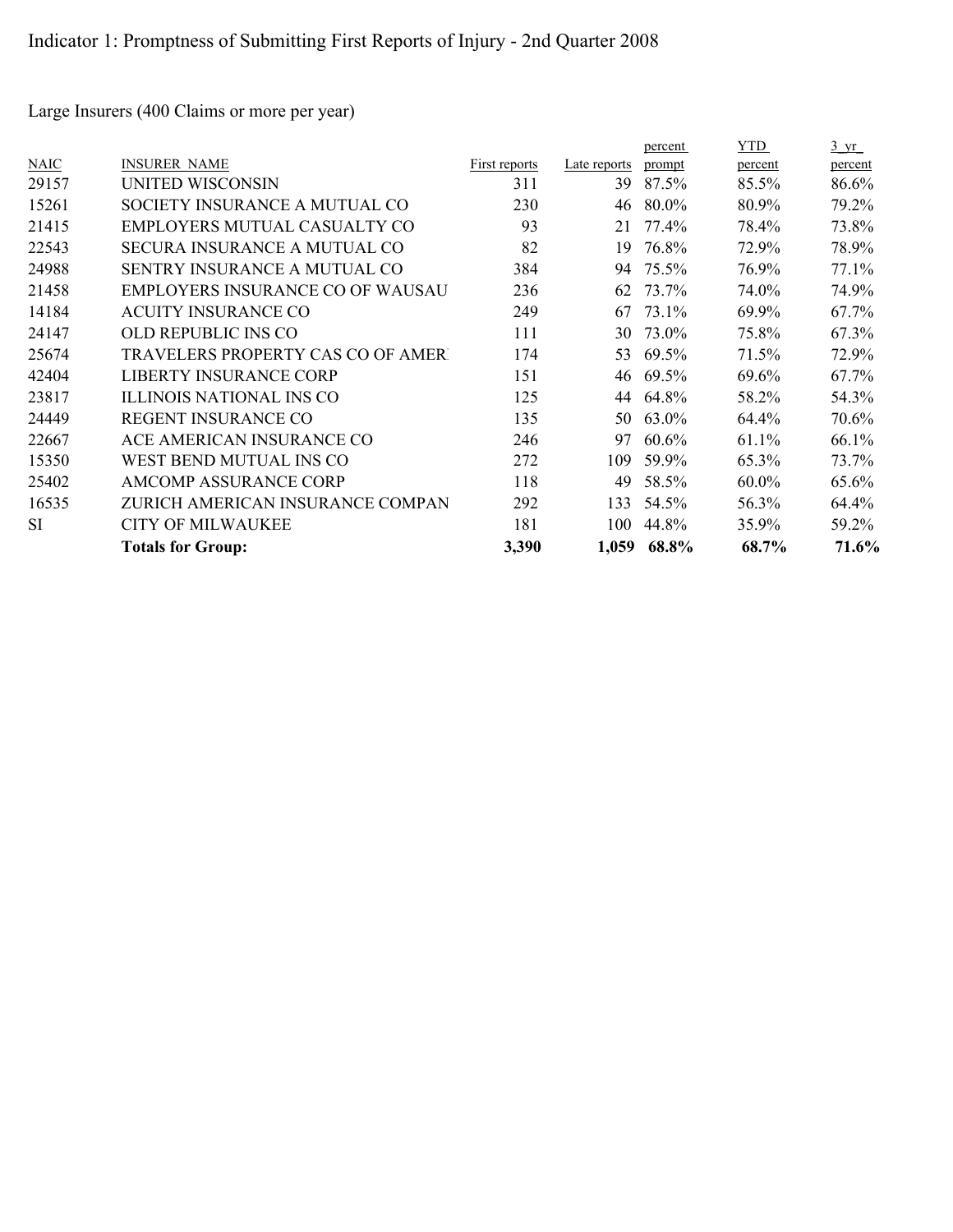Medium Size Insurers (65 -399 Claims or more per year)

|             |                                      |               |                | percent  | <b>YTD</b> | $3 \text{ yr}$ |
|-------------|--------------------------------------|---------------|----------------|----------|------------|----------------|
| <b>NAIC</b> | <b>INSURER NAME</b>                  | First reports | Late reports   | prompt   | percent    | percent        |
| SI          | <b>MARTEN TRANSPORT LTD</b>          | 14            | $\mathbf{1}$   | 92.9%    | 96.3%      | 97.1%          |
| 15377       | WESTERN NATIONAL MUTUAL INS CO       | 19            |                | 2 89.5%  | 93.6%      | 86.1%          |
| 19038       | TRAVELERS CASUALTY & SURETY CO       | 10            | $\overline{2}$ | 80.0%    | 91.7%      | 82.1%          |
| SI          | <b>TARGET CORP (STORES)</b>          | 19            | $\overline{2}$ | 89.5%    | 91.4%      | 79.1%          |
| SI          | <b>GENERAL MOTORS CORPORATION</b>    | 15            | $\overline{2}$ | 86.7%    | 90.9%      | 89.4%          |
| 13935       | FEDERATED MUTUAL INS CO              | 27            | $\overline{2}$ | 92.6%    | 90.6%      | 87.2%          |
| 11527       | LEAGUE OF WIS MUNICIPALITIES MUTUA   | 35            | $\overline{2}$ | 94.3%    | 89.2%      | 87.0%          |
| 30104       | HARTFORD UNDERWRITERS INS CO         | 7             | $\mathbf{1}$   | 85.7%    | 88.5%      | 63.3%          |
| 11374       | <b>SFM MUTUAL INS CO</b>             | 54            | 8              | 85.2%    | 84.1%      | 86.7%          |
| 21407       | <b>EMCASCO INSURANCE CO</b>          | 33            | 6              | 81.8%    | 83.3%      | 78.5%          |
| 14303       | <b>INTEGRITY MUTUAL INS CO</b>       | 25            | 3              | 88.0%    | 82.6%      | 81.3%          |
| 10166       | ACCIDENT FUND INS CO OF AMERICA      | 73            | 13             | 82.2%    | 81.7%      | 86.2%          |
| SI          | NEWPAGE WISCONSIN SYSTEM INC         | 19            | $\overline{4}$ | 78.9%    | 81.4%      | 67.6%          |
| 12006       | DISTRICTS MUTUAL INS                 | 10            | 3              | 70.0%    | 81.0%      | 78.0%          |
| <b>SI</b>   | DEPT OF ADMINISTRATION               | 59            | 10             | 83.1%    | 80.7%      | 75.6%          |
| 25682       | TRAVELERS INDEMNITY CO OF CT THE     | 79            | 17             | 78.5%    | 80.4%      | 74.9%          |
| 11371       | <b>GREAT WEST CASUALTY CO</b>        | 22            | $\overline{4}$ | 81.8%    | 80.0%      | 76.0%          |
| 20508       | VALLEY FORGE INS CO                  | 49            | 9              | 81.6%    | 79.4%      | 76.6%          |
| 23442       | PATRIOT GENL INS CO                  | 24            | 5              | 79.2%    | 78.8%      | 72.8%          |
| 26069       | WAUSAU BUSINESS INS CO               | 93            | 17             | 81.7%    | 78.7%      | 76.7%          |
| SI          | SCHNEIDER NATIONAL CARRIERS INC      | 21            | $\overline{4}$ | 81.0%    | 77.1%      | 80.1%          |
| SI          | <b>KOHLER CO</b>                     | 33            | 8              | 75.8%    | 76.9%      | 87.8%          |
| 23787       | NATIONWIDE MUTUAL INS CO             | 29            | 6              | 79.3%    | 76.8%      | 56.3%          |
| 11250       | <b>COMMUNITY INS CORP</b>            | 14            | 2              | 85.7%    | 76.7%      | 82.2%          |
| 25666       | TRAVELERS INDEMNITY CO OF AMERICA    | 26            | 6              | 76.9%    | 76.5%      | 75.0%          |
| 11150       | <b>ARCH INSURANCE CO</b>             | 20            | $\overline{4}$ | 80.0%    | 76.4%      | 80.4%          |
| 14176       | HASTINGS MUTUAL INS CO               | 22            | 7              | 68.2%    | 76.2%      | 75.0%          |
| 23434       | MIDDLESEX INSURANCE CO               | 58            | 13             | 77.6%    | 76.2%      | 72.7%          |
| 19380       | AMERICAN HOME ASSURANCE CO           | 55            | 17             | 69.1%    | 75.9%      | 65.3%          |
| 18988       | <b>AUTO OWNERS INS CO</b>            | 24            |                | 4 83.3%  | 75.8%      | 76.2%          |
| 26042       | <b>WAUSAU UNDERWRITERS INS CO</b>    | 91            |                | 19 79.1% | 75.6%      | 79.2%          |
| 19259       | SELECTIVE INS CO OF SOUTH CAROLINA   | 14            | 4              | 71.4%    | 75.0%      | 81.3%          |
| 43575       | INDEMNITY INSURANCE CO OF NORTH AI   | 17            | $\overline{2}$ | 88.2%    | 73.8%      | 69.2%          |
| 31895       | AMERICAN INTERSTATE INS CO           | 17            |                | 2 88.2%  | 73.5%      | 75.7%          |
| 40142       | AMERICAN ZURICH INS CO               | 26            | 5              | 80.8%    | 73.2%      | 76.6%          |
| 19950       | WILSON MUTUAL INS CO                 | 28            | 6              | 78.6%    | 72.9%      | 70.6%          |
| 15091       | RURAL MUTUAL INS CO                  | 62            | 16             | 74.2%    | 72.9%      | 74.8%          |
| 10677       | CINCINNATI INSURANCE CO THE          | 52            | 19             | 63.5%    | 72.1%      | 73.1%          |
| 26425       | <b>WAUSAU GENERAL INS CO</b>         | 43            | 10             | 76.7%    | 71.2%      | 74.6%          |
| 19445       | NATIONAL UNION FIRE INS CO OF PITTSB | 24            | 9              | 62.5%    | 69.8%      | 67.2%          |
| 19410       | COMMERCE & INDUSTRY INS CO           | 49            | 13             | 73.5%    | 68.8%      | 64.8%          |
| 23841       | NEW HAMPSHIRE INSURANCE CO           |               |                | 25 66.2% | 68.6%      | 65.9%          |
| 35386       | FIDELITY & GUARANTY INS CO           | 74            |                |          |            |                |
|             |                                      | 61            |                | 23 62.3% | 67.7%      | 66.2%          |
| 24830       | CITIES & VILLAGES MUTUAL INS CO      | 21            |                | 7 66.7%  | 67.3%      | 72.6%          |
| SI          | MILWAUKEE TRANSPORT SERVICES INC     | 24            | 7              | 70.8%    | 67.2%      | 79.5%          |
| 19275       | AMERICAN FAMILY MUTUAL INS CO        | 39            |                | 12 69.2% | 66.7%      | 76.7%          |
| 19429       | INSURANCE COMPANY OF STATE OF PAT    | 40            | 11             | 72.5%    | 66.2%      | 62.4%          |
| 23035       | LIBERTY MUTUAL FIRE INS CO           | 71            |                | 33 53.5% | 66.0%      | 70.4%          |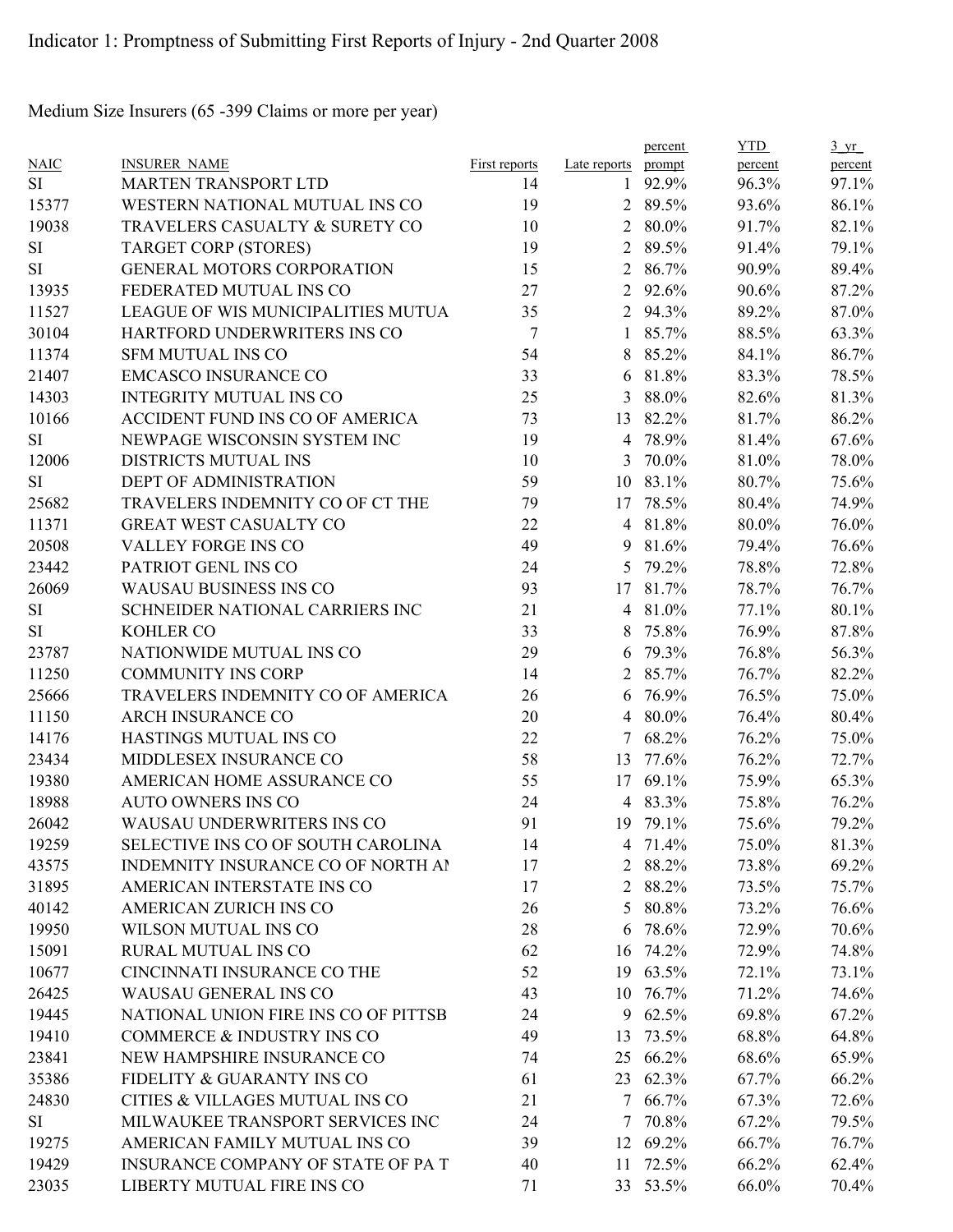Medium Size Insurers (65 -399 Claims or more per year)

|             |                                |                      |              | percent         | <b>YTD</b> | $\frac{3}{2}$ yr |
|-------------|--------------------------------|----------------------|--------------|-----------------|------------|------------------|
| <b>NAIC</b> | <b>INSURER NAME</b>            | <b>First reports</b> | Late reports | prompt          | percent    | percent          |
| 20494       | TRANSPORTATION INSURANCE CO    | 80                   | 25           | 68.8%           | 65.6%      | 70.8%            |
| 29459       | TWIN CITY FIRE INS CO          | 54                   | 19           | 64.8%           | 64.7%      | 61.1%            |
| 20443       | CONTINENTAL CASUALTY CO        | 13                   |              | $6\quad 53.8\%$ | 64.5%      | 73.5%            |
| 20281       | FEDERAL INSURANCE CO           | 47                   |              | 13 72.3%        | 64.0%      | 47.9%            |
| 37885       | XL SPECIALTY INSURANCE COMPANY | 36                   | 9            | 75.0%           | 62.8%      | 71.0%            |
| 24414       | <b>GENERAL CAS CO OF WI</b>    | 41                   |              | 16 61.0%        | 61.5%      | 68.6%            |
| 36919       | <b>HAWKEYE SECURITY INS CO</b> | 3                    |              | 66.7%           | 60.9%      | 72.6%            |
| 13986       | FRANKENMUTH MUTUAL INS CO      | 69                   | 33           | 52.2%           | 55.5%      | 54.1%            |
| <b>SI</b>   | <b>CITY OF MADISON</b>         | 29                   | 11           | 62.1%           | 54.5%      | 44.1%            |
| 23043       | LIBERTY MUTUAL INS CO          | 71                   | 40           | 43.7%           | 46.4%      | 62.0%            |
| <b>SI</b>   | UW-SYSTEM ADMINISTRATION       | 44                   | 26           | 40.9%           | 40.7%      | 42.4%            |
| 24228       | PEKIN INSURANCE CO             | 13                   | 9            | 30.8%           | 37.5%      | 54.7%            |
| 31003       | TRI STATE INS CO OF MN         | 62                   |              | 30 51.6%        | 33.8%      | 46.1%            |
| <b>SI</b>   | MILWAUKEE BOARD OF SCHOOL DIR  | 80                   | 60           | 25.0%           | 17.6%      | 28.5%            |
| <b>SI</b>   | <b>COUNTY OF MILWAUKEE</b>     | 28                   | 27           | $3.6\%$         | $5.6\%$    | 2.7%             |
|             | <b>Totals for Group:</b>       | 2,411                |              | 732 69.6%       | 68.6%      | 69.1%            |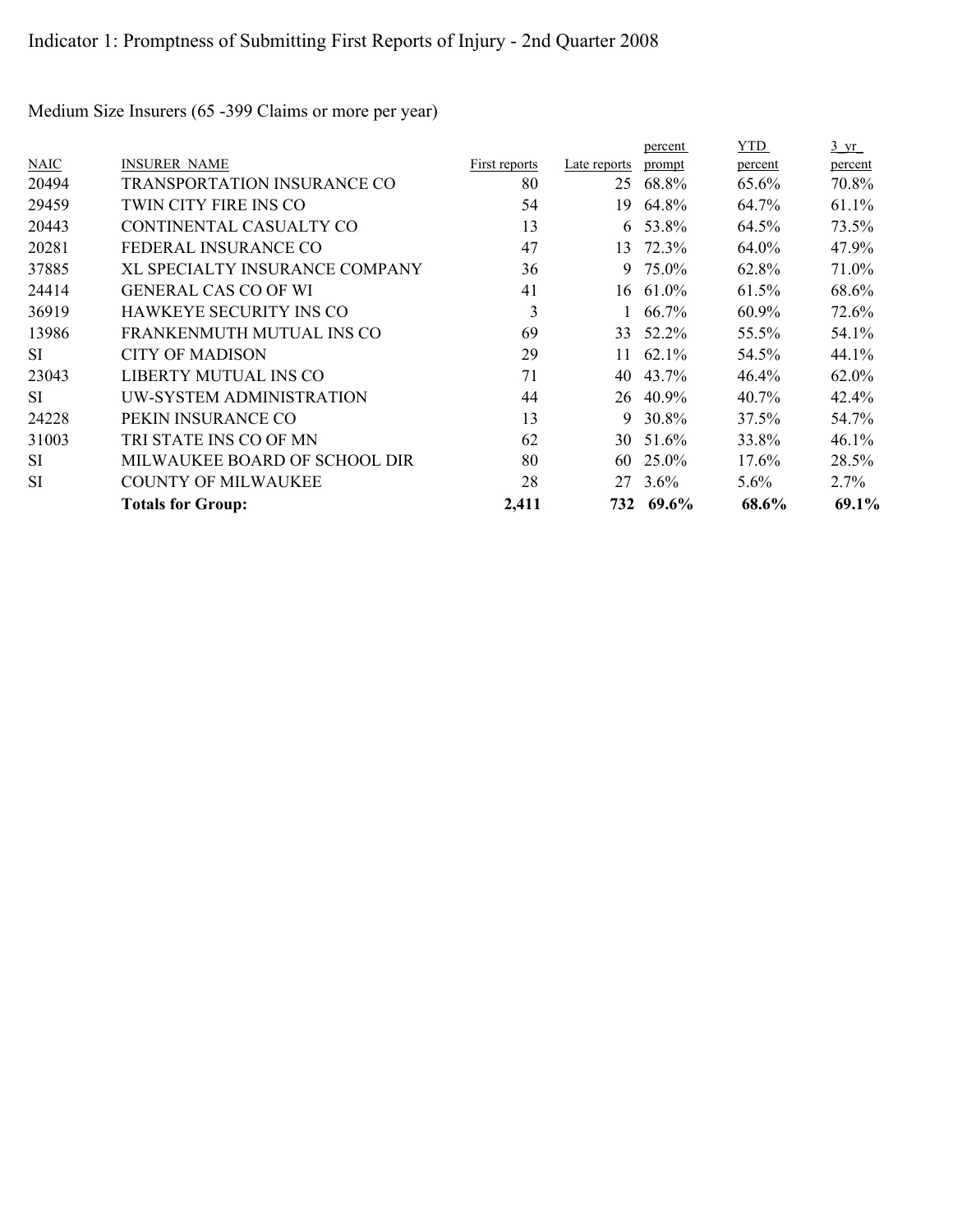Small Size Insurers (Less than 65 Claims per year)

|             |                                     |                          |                     | percent         | <b>YTD</b> | $\frac{3 \text{ yr}}{2}$ |
|-------------|-------------------------------------|--------------------------|---------------------|-----------------|------------|--------------------------|
| <b>NAIC</b> | <b>INSURER NAME</b>                 | <b>First reports</b>     | Late reports prompt |                 | percent    | percent                  |
| <b>SI</b>   | FEDEX FREIGHT EAST                  | 2                        |                     | 1 50.0%         | 75.0%      | 92.0%                    |
| 14117       | <b>GRINNELL MUT REINSUR CO</b>      | 6                        |                     | $0$ 100.0%      | 92.3%      | 90.6%                    |
| <b>SI</b>   | <b>USF HOLLAND INC</b>              | 9                        | $\theta$            | 100.0%          | 92.9%      | 88.5%                    |
| SI          | WISCONSIN BELL INC                  | 16                       | 3                   | 81.3%           | 85.7%      | 87.0%                    |
| SI          | KENOSHA UNIFIED SCHOOL DISTRICT     | 5                        | $\theta$            | 100.0%          | 75.0%      | 85.9%                    |
| SI          | <b>COUNTY OF OUTAGAMIE</b>          | $\overline{\mathcal{A}}$ | $\theta$            | 100.0%          | 90.0%      | 85.7%                    |
| SI          | <b>BRUNSWICK CORPORATION</b>        | 3                        | 2                   | 33.3%           | 60.0%      | 84.7%                    |
| 20109       | BITUMINOUS FIRE & MARINE INS CO     | 6                        | 1                   | 83.3%           | 90.0%      | 84.5%                    |
| 22322       | <b>GREENWICH INSURANCE CO</b>       | $\boldsymbol{0}$         | $\overline{0}$      | $0.0\%$         | 50.0%      | 84.4%                    |
| <b>SI</b>   | <b>BRIGGS &amp; STRATTON CORP</b>   | 6                        | $\theta$            | 100.0%          | 78.9%      | 83.3%                    |
| 25976       | UTICA MUTUAL INS CO                 | 5                        | $\overline{0}$      | 100.0%          | 81.3%      | 81.8%                    |
| SI          | <b>COUNTY OF WASHINGTON</b>         | 11                       |                     | 2 81.8%         | 88.0%      | 81.1%                    |
| 20427       | AMERICAN CASUALTY CO OF READING P.  | 1                        | $\theta$            | 100.0%          | 100.0%     | 80.3%                    |
| <b>SI</b>   | <b>COUNTY OF ROCK</b>               | 5                        | 4                   | 20.0%           | 50.0%      | 80.2%                    |
| 21180       | <b>SENTRY SELECT</b>                | 6                        | 2                   | 66.7%           | 76.9%      | 79.5%                    |
| 23108       | LUMBERMEN'S UNDERWRITING ALLIANC    | 5                        | 1                   | 80.0%           | 93.3%      | 78.9%                    |
| 36463       | DISCOVER PROPERTY & CASUALTY INSUI  | 7                        |                     | 85.7%           | 79.3%      | 77.1%                    |
| 10120       | <b>EVEREST NATIONAL INS CO</b>      | 1                        | $\mathbf{1}$        | $0.0\%$         | $0.0\%$    | 76.9%                    |
| 26956       | WIS COUNTY MUTUAL INS CORP          | 10                       |                     | 4 $60.0\%$      | 45.2%      | 76.8%                    |
| 21261       | ELECTRIC INSURANCE CO               | $\overline{4}$           | 2                   | 50.0%           | $60.0\%$   | 76.7%                    |
| 13021       | UNITED FIRE & CASUALTY CO           | 13                       | $\theta$            | 100.0%          | 83.3%      | 76.4%                    |
| 14508       | MICHIGAN MILLERS MUTUAL INS CO      | 11                       | 2                   | 81.8%           | 80.0%      | 76.3%                    |
| 18767       | CHURCH MUTUAL INSURANCE CO          | 12                       | 5                   | 58.3%           | 70.0%      | 74.8%                    |
| SI          | STOUGHTON TRAILERS, LLC             | $\boldsymbol{0}$         | $\overline{0}$      | $0.0\%$         | 50.0%      | 74.4%                    |
| 19402       | AIG CASUALTY CO                     | 12                       | 2                   | 83.3%           | 77.8%      | 74.1%                    |
| 10472       | <b>CAPITOL INDEMNITY CORP</b>       | 8                        | $\overline{0}$      | 100.0%          | 82.4%      | 73.5%                    |
| 34207       | WESTPORT INSURANCE CORPORATION      | 5                        | 3                   | 40.0%           | 53.8%      | 73.5%                    |
| 20478       | NATIONAL FIRE INS CO OF HARTFORD    | 5                        | 3                   | 40.0%           | 69.2%      | 73.4%                    |
| <b>SI</b>   | P&H MINING EQUIPMENT INC            | 19                       | 5                   | 73.7%           | 67.7%      | 72.0%                    |
| SI          | COOPER POWER SYSTEMS LLC            | 17                       | 2                   | 88.2%           | 67.9%      | 69.7%                    |
| 26247       | AMERICAN GUARANTEE & LIABILITY INS  | $\overline{4}$           | 3                   | 25.0%           | 44.4%      | 68.1%                    |
| 10642       | CHEROKEE INSURANCE CO               | 7                        |                     | $3\quad 57.1\%$ | 50.0%      | 67.9%                    |
| 33600       | L M INSURANCE CORP                  | 15                       |                     | 8 46.7%         | 63.6%      | 65.7%                    |
| 19682       | HARTFORD FIRE INSURANCE CO          | 10                       |                     | 2 80.0%         | 75.0%      | 65.6%                    |
| 29424       | HARTFORD CASUALTY INS CO            | 13                       |                     | 2 84.6%         | 78.3%      | 65.6%                    |
| 33588       | FIRST LIBERTY INS CORP THE          | 7                        |                     | 6 $14.3\%$      | 28.6%      | 65.5%                    |
| 13714       | PHARMACISTS MUTUAL INS CO           | 5                        |                     | $2\,60.0\%$     | 44.4%      | 65.2%                    |
| 14591       | MILWAUKEE INS COMPANY               |                          |                     |                 | 76.5%      |                          |
|             | <b>COUNTY OF SHEBOYGAN</b>          | 12                       |                     | 2 83.3%         |            | 64.4%                    |
| SI          |                                     | $\overline{2}$           | 1                   | 50.0%           | 87.5%      | 64.1%                    |
| SI          | <b>CITY OF KENOSHA</b>              | 5                        |                     | 3 $40.0\%$      | 50.0%      | 63.5%                    |
| 25887       | UNITED STATES FIDELITY & GUARANTY ( | 7                        |                     | 4 42.9%         | 41.2%      | 63.5%                    |
| 41394       | BENCHMARK INSURANCE CO              | 1                        |                     | $0$ 100.0%      | 57.1%      | 62.3%                    |
| SI          | <b>COUNTY OF WINNEBAGO</b>          | 4                        |                     | $0$ 100.0%      | 81.8%      | 62.1%                    |
| 26662       | MILWAUKEE CASUALTY INSURANCE CO     | 6                        |                     | 2 66.7%         | 54.5%      | 61.8%                    |
| SI          | WISCONSIN ELECTRIC POWER COMPANY    | 7                        | 2                   | 71.4%           | 58.8%      | 61.7%                    |
| 10239       | <b>SECURA SUPREME</b>               | 0                        |                     | $0\quad 0.0\%$  | $0.0\%$    | 61.2%                    |
| 24767       | ST PAUL FIRE & MARINE INS CO        | 3                        | $\theta$            | 100.0%          | 66.7%      | 61.2%                    |
| SI          | <b>KWIK TRIP INC</b>                | 3                        |                     | $0$ 100.0%      | 84.6%      | 61.0%                    |